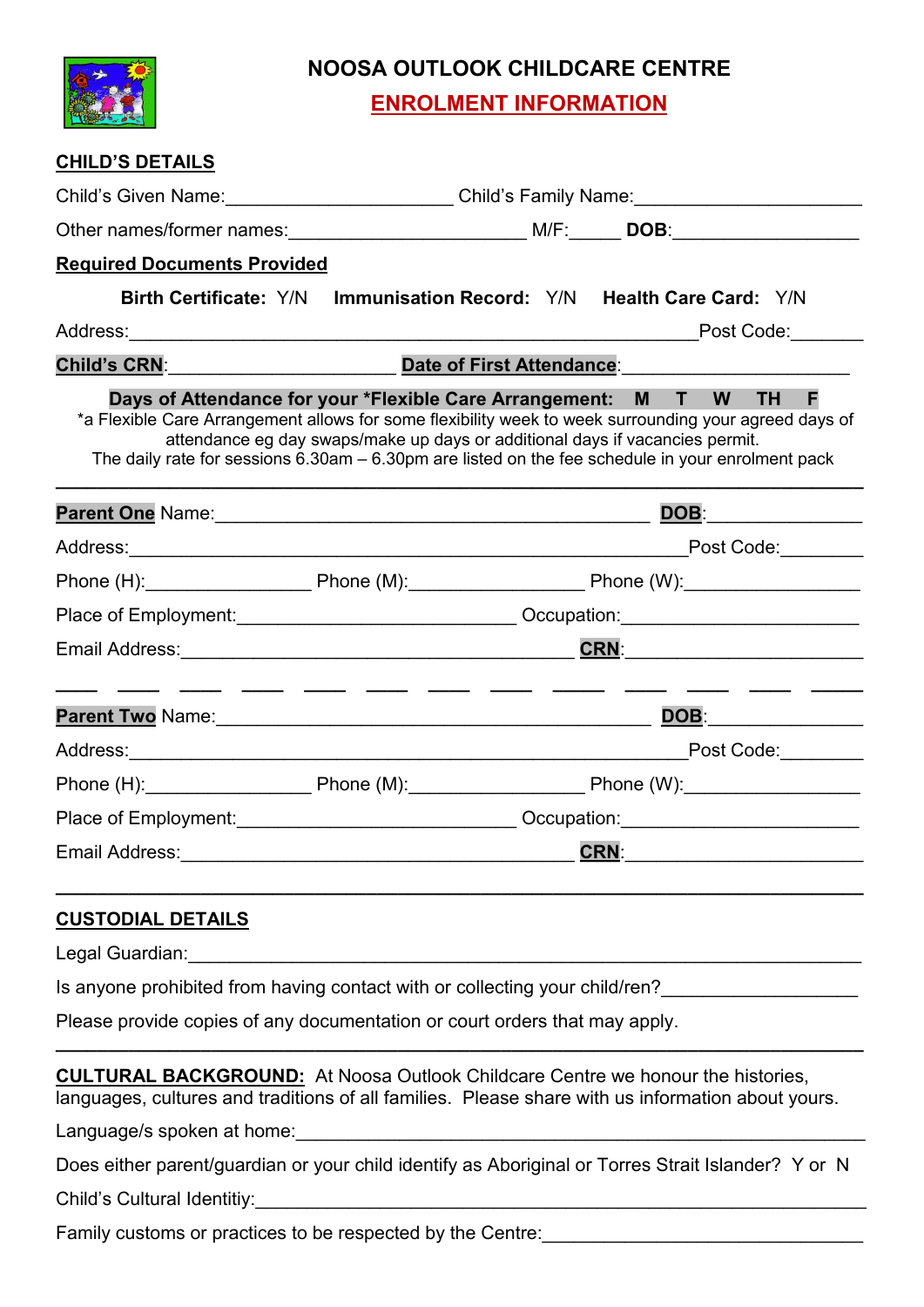### **CHILD'S HEALTH DETAILS**

Medicare Number:\_\_\_\_\_\_\_\_\_\_\_\_\_\_\_\_\_\_\_\_\_\_\_\_\_\_\_\_\_ Private Health Fund:\_\_\_\_\_\_\_\_\_\_\_\_\_\_\_\_\_

#### **Medical Details:**

Does your child require regular medication or have any special needs, food sensitivities, asthma, epilepsy, diabetes, anaphylaxis, allergies or any other medical condition we should know about?

If your child has a Management Plan for any medical conditions please discuss with the Director.

Doctor's Name: etc. and the set of the set of the Phone No: contract the Phone No:

 $\overline{\phantom{a}}$  , and the contribution of the contribution of the contribution of the contribution of the contribution of the contribution of the contribution of the contribution of the contribution of the contribution of the

**\_\_\_\_\_\_\_\_\_\_\_\_\_\_\_\_\_\_\_\_\_\_\_\_\_\_\_\_\_\_\_\_\_\_\_\_\_\_\_\_\_\_\_\_\_\_\_\_\_\_\_\_\_\_\_\_\_\_\_\_\_\_\_\_\_\_\_\_\_\_\_\_\_\_\_\_\_\_**

Address:

Dentist's Name:\_\_\_\_\_\_\_\_\_\_\_\_\_\_\_\_\_\_\_\_\_\_\_\_\_\_\_\_\_\_\_\_\_\_\_\_\_ Phone No:\_\_\_\_\_\_\_\_\_\_\_\_\_\_\_\_\_\_\_

# **EMERGENCY CONTACTS - AUTHORISED NOMINEES**

Please list at least 3 people (other than the child's parents) authorised to collect the child or be contacted in case of an emergency.

| <b>NAME</b> | <b>RELATIONSHIP</b><br>TO THE CHILD | <b>HOME PHONE</b> | <b>WORK PHONE</b> | <b>MOBILE PHONE</b> |
|-------------|-------------------------------------|-------------------|-------------------|---------------------|
|             |                                     |                   |                   |                     |
|             |                                     |                   |                   |                     |
|             |                                     |                   |                   |                     |

**It is the responsibility of parents to notify all emergency contacts of their inclusion on this form.** In the event of an emergency, illness or accident concerning my child, I consent to the Centre, on my behalf, seeking urgent medical, dental or ambulance service for my child/ren and I accept liability for any costs that may be associated.<br>This includes the administration of lifesaving medication eg Ventolin or Epipen

**Print Name:\_\_\_\_\_\_\_\_\_\_\_\_\_\_\_\_\_\_\_\_\_\_\_\_\_\_\_\_\_Signature:\_\_\_\_\_\_\_\_\_\_\_\_\_\_\_\_\_\_\_\_\_\_\_\_\_\_\_\_\_\_**

**\_\_\_\_\_\_\_\_\_\_\_\_\_\_\_\_\_\_\_\_\_\_\_\_\_\_\_\_\_\_\_\_\_\_\_\_\_\_\_\_\_\_\_\_\_\_\_\_\_\_\_\_\_\_\_\_\_\_\_\_\_\_\_\_\_\_\_\_\_\_\_\_\_\_\_\_\_\_**

### **IMMUNISATION DETAILS**

Is your child fully immunized according to the Qld Government Immunisation Program?

| 2-4 Months as per the Immunisation Schedule | <b>YES</b> | <b>NO</b> |  |
|---------------------------------------------|------------|-----------|--|
| 6 Months as per the Immunisation Schedule   | <b>YES</b> | <b>NO</b> |  |
| 12 Months as per the Immunisation Schedule  | <b>YES</b> | <b>NO</b> |  |
| 18 Months as per the Immunisation Schedule  | <b>YES</b> | <b>NO</b> |  |
| 4 Years as per the Immunisation Schedule    | YES        | ΝO        |  |

#### **PLEASE PROVIDE YOUR IMMUNISATION RECORDS TO BE PHOTOCOPIED.**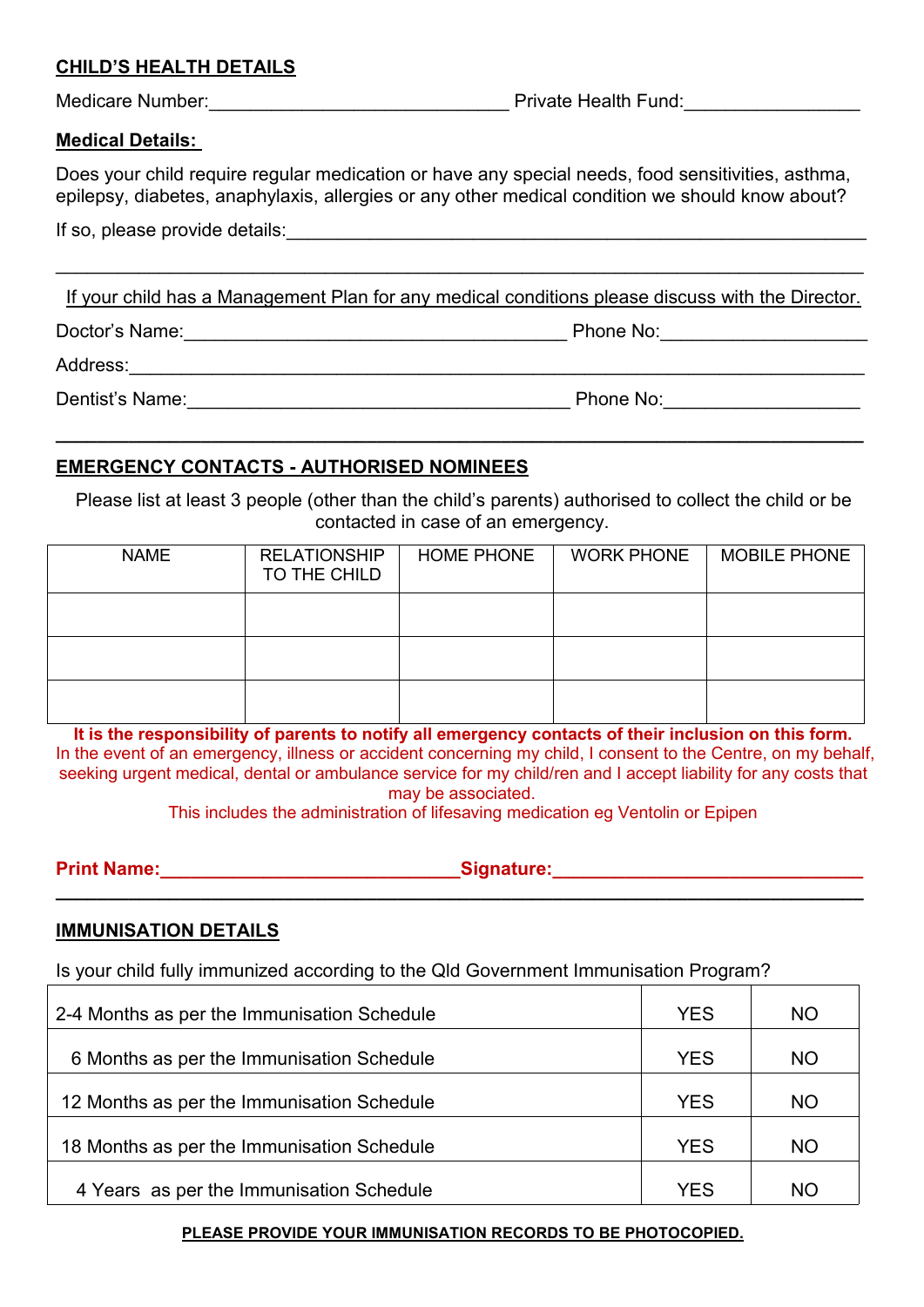# **PARENTAL CONSENT**

# **PLEASE CIRCLE THE FOLLOWING CLAUSES TO AUTHORISE:**

### **GENERAL:**

I / We give Permission for this child to:

| Have SPF 30+ or greater applied prior to sun exposure which is       | <b>YES</b> | <b>NO</b> |
|----------------------------------------------------------------------|------------|-----------|
| supplied by the service.                                             |            |           |
| If NO parents will be required supply their own preferred sunscreen. |            |           |
| Have Band-Aids or sticking plasters applied if necessary.            | <b>YES</b> | <b>NO</b> |
| Have Educators apply nappy rash creams/paste that are provided by    | <b>YES</b> | <b>NO</b> |
| the parents.                                                         |            |           |
| Have Educators apply insect repellent that has been provided by the  | <b>YES</b> | <b>NO</b> |
| parents.                                                             |            |           |

### **PHOTOS and SOCIAL MEDIA:**

I / We give Permission:

| For photos to be taken of my/our child for centre use and staff training | <b>YES</b> | <b>NO</b> |  |
|--------------------------------------------------------------------------|------------|-----------|--|
| purposes.                                                                |            |           |  |
| For photos of my/our child to be used in their developmental portfolio   | <b>YES</b> | <b>NO</b> |  |
| or in the portfolios of other children at the centre as part of          |            |           |  |
| observations and learning stories.                                       |            |           |  |
| For photos to be used on the Noosa Outlook Childcare Centre              | <b>YES</b> | <b>NO</b> |  |
| Facebook page.                                                           |            |           |  |
| For group photos that may include my/our child to be shared with         | <b>YES</b> | <b>NO</b> |  |
| other families that attend the centre.                                   |            |           |  |
| For photos of my/our child to be used for media purposes                 | <b>YES</b> | <b>NO</b> |  |
|                                                                          |            |           |  |

### **FEE AGREEMENT**

The following agreement reinforces our Centre's policy regarding fees and the distribution of weekly statements and payment of accounts.

#### **Please read this agreement carefully and complete where required.**

#### **Statements**

In accordance with our Centre policy statements will be issued to all families on a Tuesday. Our preferred method of distribution is via e-mail (please advise the Office if this is not possible). If requested, a printed copy of your account can be provided.

Your weekly statement shows all attendances, fees, payments, absences & relevant CCS information. This statement acts as your receipt / tax invoice.

### **Payment System Policy**

I ……………………………………………………. accept and acknowledge that I agree to pay our account to Noosa Outlook Childcare Centre fortnightly and statements are issued weekly.

I also understand that if payment is not forthcoming that the Late Payment Procedure will take effect unless other arrangements are made with Centre Management.

Please indicate your preferred payment schedule overleaf: